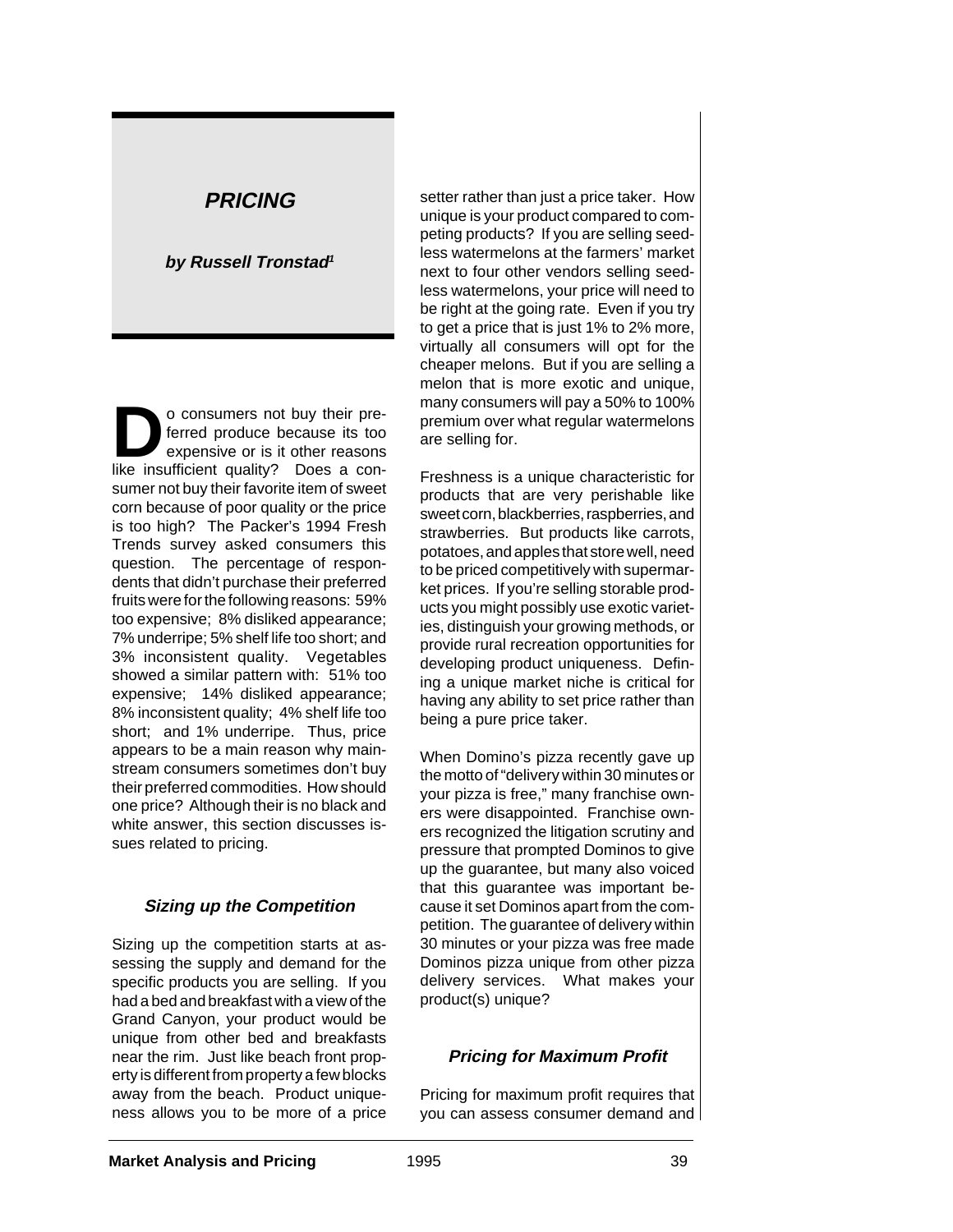variable costs of production for your product. Costs of production are commonly broken down into fixed and variable costs of production. Fixed or ownership costs are defined as those costs that don't change with an increase or decrease in output — they are fixed once these resources are committed to production. Land payments, property taxes, capital allocations, and your own management skills are generally referred to as fixed costs. Costs that vary with production like labor, fertilizer, gas, fuel, and water usually refer to variable costs of production. But once fertilizer has been applied, the cost becomes sunk or fixed in that you can't go out and retrieve 300 lbs. of nitrogen that you applied yesterday. Conversely, if you haven't yet invested any capital or resources into a direct farm marketing or tourism operation, all costs are variable. No resources have been committed to the production process.

Ideally, one would like to receive a price that covers all fixed, variable, and opportunity costs of production. It is important to include any opportunity costs or foregone alternatives. For example, if you could earn \$75/acre for renting your land to a neighbor, this is a foregone opportunity. Your land cost would be the greater of your actual costs or the \$75/acre foregone in land rental fees. Owner wages are often foregone opportunities that need to be accounted for as well. If you add up all fixed, variable, and foregone costs of production and divide by an estimated yield you will obtain your break-even price. Since yields will vary from one year to the next, calculate a break-even price using a five year average yield and then 25% above and below the five year average.

Maximum profit for the "short-run" is where the additional revenue from selling one more unit (marginal revenue) barely exceeds or meets the additional cost of selling another unit (marginal cost). In economic jargon this is referred to as marginal pricing. The additional revenue received needs to exceed the added costs from making a sale. Figuring out the additional revenue received or marginal

revenue requires that you can assess consumer demand - which is related to your competition, on the cost side, if you have hauled perishable sweet corn to the farmers' market and the market is to close down in 5 minutes, your marginal cost is close to zero. Almost all costs are sunk (i.e., growing and trucking costs) and the perishable nature of the product implies that you have little opportunity for selling at the next farmers' market. At this point, any moneys that you receive from a sale will help cover some of your sunk costs. Some money is better than throwing the corn away. But all costs are variable or must be covered in the long haul so you don't like to get into a situation where you're "forced" to take rock-bottom prices.

Trial and error is often involved with feeling out consumer demand and adjusting prices appropriately. If you are forced to take a rock-bottom price at the end of a day at the farmers' market, your price was probably too high earlier in the day. Lots of lookers, low sales per customer, and complaints are other signs that your price is too high. But if your product is moving so that you run out of product before you run out of buyers, your price is too low. Even if you are covering all your costs of production and realizing a good return you should raise your price. An exception might be when your buyer has agreed to pay a price below the market when prices are high but above the market when prices are low. But this type of an agreement needs the trust and commitment of a long-lasting relationship. If you are working on this kind of a relationship, your break-even price is appropriate provided that you have included a reasonable return for your wages, management, and capital.

Some consumers are willing to pay more than others so how does one differentiate between consumers? Retailers have used various tools to maximize their profits through the years by "price discriminating" among consumers. Coupons are a form of price discrimination. Consumers that are looking for the lowest pos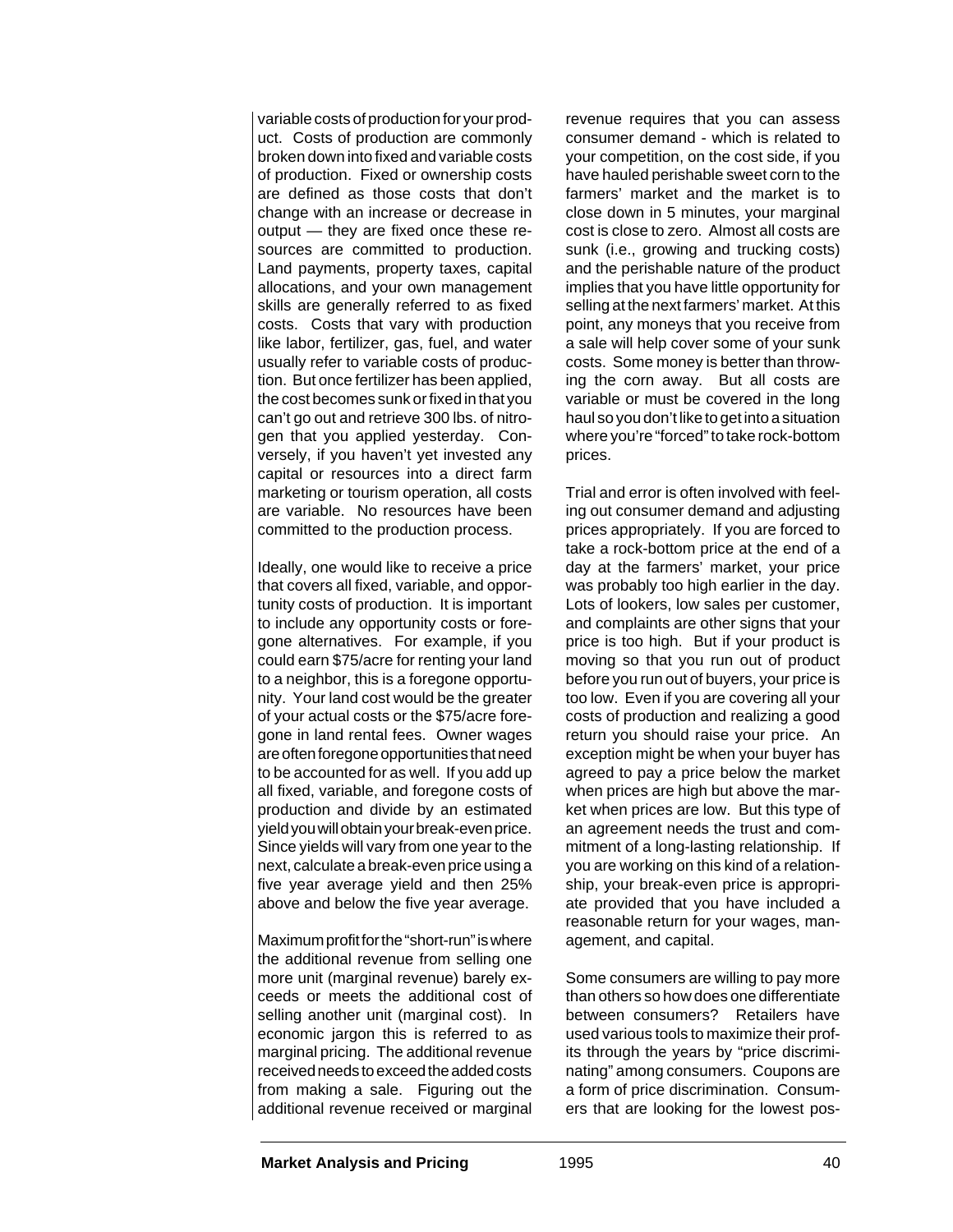sible price have a demand curve that is relatively elastic. This means that the consumers are very price sensitive. Supermarkets offer coupons in order to maximize their profits, not because they like to save the consumer money. They recognize marginal pricing concepts. Coupons are a vehicle for allowing them to price lower for the price sensitive shopper but maintain a higher price for consumers that are less price sensitive (i.e., more inelastic demand) and don't want to be bothered with coupons.

Terrific Tuesdays or Wednesdays (i.e., discount days) are another vehicle for price discrimination. Video stores commonly have one day a week where they rent videos at half price. These stores do this because they know sales revenues will increase for these price shoppers (i.e., elastic price demand) even though prices are cut in half. Seniors are generally price shoppers so businesses offer discounts to Seniors as a form of price discrimination. Volume discounts reflect a form of price discrimination and/or a different per unit cost of making the sale. If you plan to purchase a large volume you will be a more price sensitive shopper. Again, these discounts are offered in order to maximize profits rather than "give a good deal to the consumer." Discounts are most appropriate for the direct marketer at the peak of harvest when ample produce is available.

# **Pricing Strategies and Tips**

Does \$9,999 differ from \$10,000? Even though the percentage price difference is essentially zero, retailers commonly price with 9's to convey a cheaper price image in the consumers mind. If you want to have a product position of being the low price vendor or offer a discount to attract the bargain hunter, price in 9's. If your regular price is \$15.00 a bag, offering a price of \$12.99 would be an appropriate use of 9's. A \$3 discount is flashed in consumers minds before they think a \$2 discount. Multiple pricing is also a form of price discrimination and pricing 3 for \$.99

or \$.40/each would be an appropriate use of 9's to attract the bargain hunter. Nine pricing doesn't generally fit if you are trying to promote a product image of high quality and solid value.

When dealing primarily with cash sales, prices that are in \$.25 increments have an obvious advantage of reducing time at the cash register. If a tax must be added, price items so that they will come out to a \$.25 increment. Selling by weight for some items helps consumers compare with supermarket prices, but this also requires more time at the checkout line. Most direct marketers don't have computerized scales that provide calculations to the ounce in a fraction of a second. Scales also need to be monitored for their accuracy and are subject to the scrutiny of inspectors. If your prices are obviously lower than supermarket prices, unit pricing may be to your advantage. When your prices are near supermarket prices and you're competing with the same supermarket varieties, sales by weight are generally most appropriate.

With many singles, couples, and small families today a "variety pack" of assorted fruits and vegetables is probably more appropriate to offer as a special than a volume discount. Variety packs get consumers to try new items that they might not otherwise try and reduce the risk of getting too much of one item. A meal with corn, sweet potatoes, and a salad with fresh lettuce, green pepper, celery, carrots and tomatoes is more appealing for most individuals than corn, corn, corn, and more corn. That is, a couple might not be able to consume two dozen ears of corn before their sweetness and freshness is lost.

Loss leader pricing refers to advertising one item at a price below cost, with the intent of getting customers "in-the-door." After customers have made the decision to stop and buy the loss leader item, the objective is to sell enough items at fullprice to cover any losses occurred on the loss leader. Loss leaders are most ef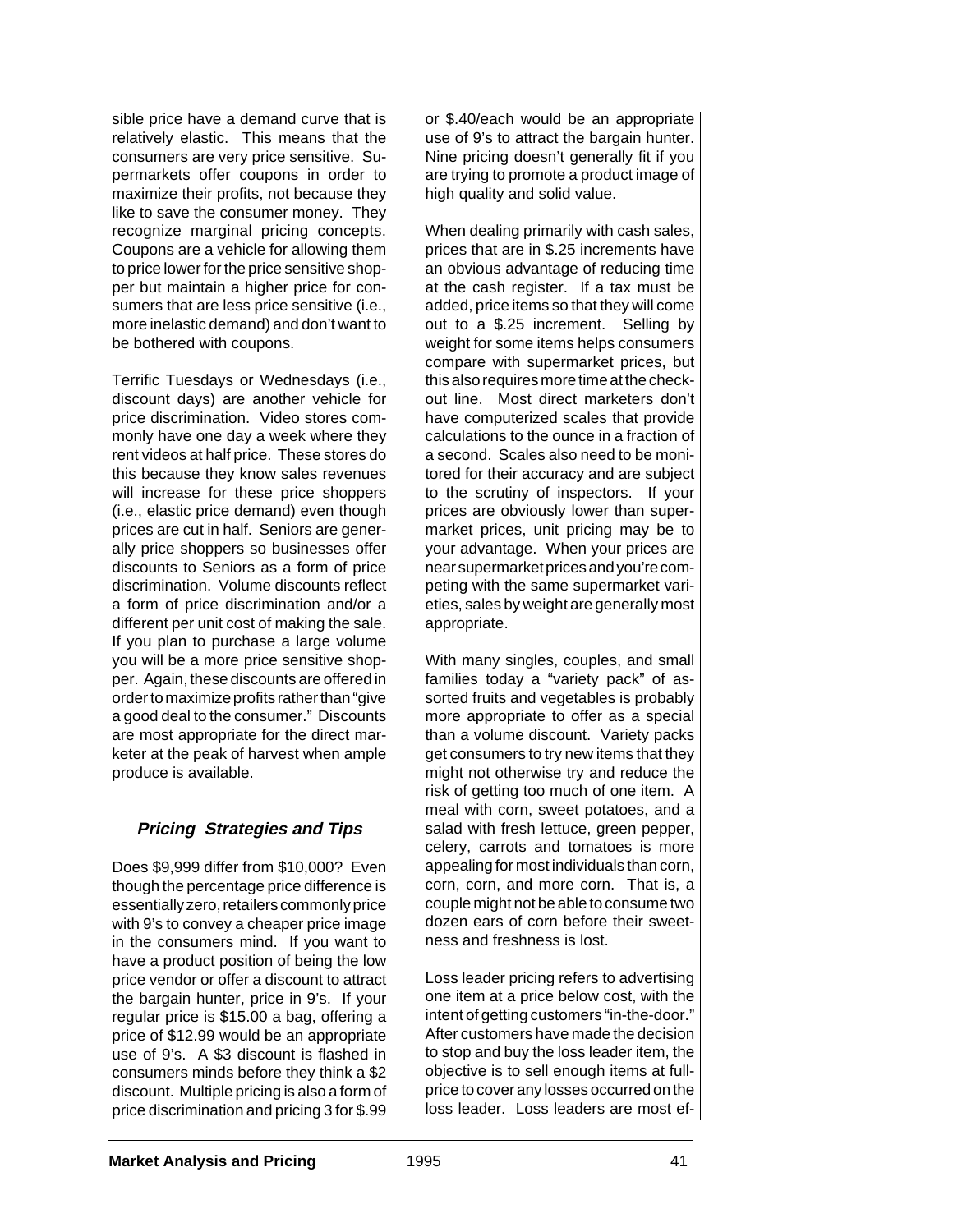fective for a common good that everyone is purchasing. Turkeys at Thanksgiving are a classic example of a loss leader. Almost everybody serves turkey and all the other goodies that go in and with the turkey cost way more than the turkey, making it a good loss leader item. Pumpkins sold during Halloween are sometimes used as a loss leader item by direct marketers of produce.

# **Method of Payment**

Why are retailers all across the US willing to give credit card companies up to 5% of the purchase price of an item to make a credit card sale. Why do retailers not just request cash? First, retailers know that the average consumer will buy more if they take plastic rather than require cash or check. A consumer may plan to spend \$50 when they visit your outlet and take \$50 in cash. But if after arrival they realize that your produce is a better value than they anticipated, they are constrained to spending \$50 or less if you only take cash. You are at risk for not receiving any payment if you accept checks. Credit card companies are a vehicle for insuring payment to the retailer and getting consumers to buy more. Keeping cash out of the cash register also reduces the risk of losing all your sales for the day to a dishonest or disgruntled employee, or armed robbery. The fixed costs of getting connected and set up for credit card purchases may outweigh the perceived benefits for small and isolated outlets. But if your business is growing and you want consumers to walk out buying \$75 worth of produce rather than \$20, credit card purchases are a must. Most consumers are so accustomed to the convenience of purchasing items with credit cards that they don't carry significant amounts of cash.

If you are operating a delivery service, an account is generally set up for each client and you send them a bill on regular intervals, commonly every two weeks. Offer a slight discount for early payment from your "regular price" in order to encourage prompt payments. Some farmers' markets and roadside stands are set up to take food stamps as a form of payment to promote afford ability. Food stamps are probably not worth investigating for produce outlets that are isolated and providing a "rural experience" or up-scale in price. But if your outlet is catering to low income consumers with a product image that includes low price, food stamps may be worth pursuing.

Regardless of the method of payment you choose to adopt, records need to be kept. Records that can track how much was received for fresh corn and day old corn on the same day are needed to make keen pricing and ultimately next years planting decisions. Personal observation help, but it is definitely not enough when it comes to going to the bank. User friendly computer programs can be used to enter the sale code and quantity purchased, and within seconds a detailed sales receipt is printed out for your customer. With the price of computers getting more affordable every year, computerized records and receipts are a wise business tool for even small produce outlets. Tracking individual consumer purchases from year to year can be the best key for discovering what items need to be discontinued or emphasized more.

<sup>1</sup> Russell Tronstad, Assistant Specialist, Department of Agriculture and Resource Economics, Cooperative Extension, The University of Arizona, Tucson, Az.